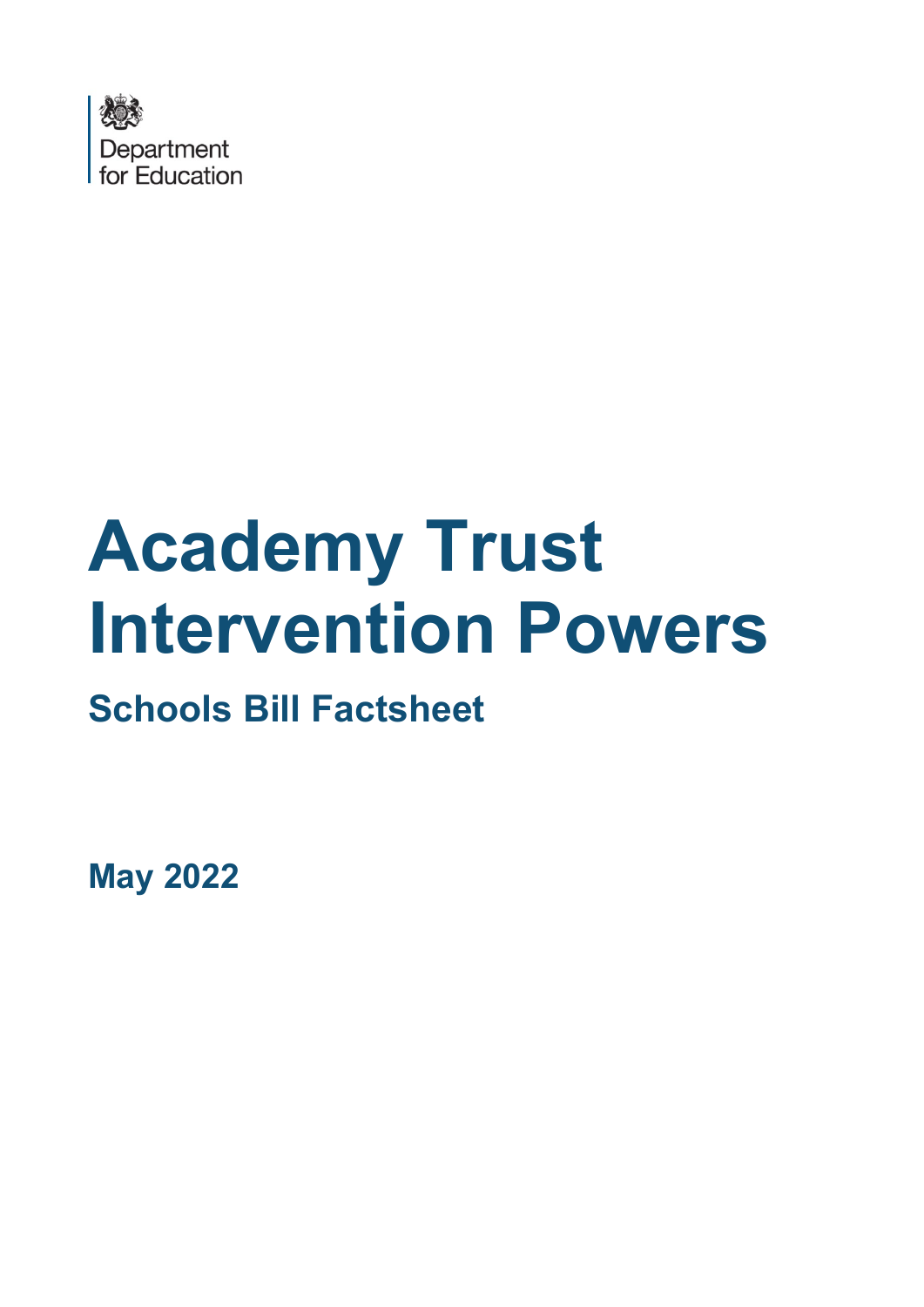## **Contents**

| Schools Bill Factsheet: Academy Trust Intervention Powers                   | 3  |
|-----------------------------------------------------------------------------|----|
| What is the Government's policy objective?                                  | 3  |
| Why is legislation needed?                                                  | 3  |
| What is the effect of the legislation?                                      | 4  |
| How will this work in practice?                                             | 4  |
| Notice to improve                                                           | 4  |
| Compliance direction                                                        | 5  |
| Key questions and answers                                                   | 6  |
| Part 2: Additional detail on Delegated Powers                               | 9  |
| Power to issue compliance direction                                         | 9  |
| What does this delegated power do?                                          | 9  |
| How does the Government intend to use this power?                           | 9  |
| Prescribing the duties that are subject to the compliance direction power   | 10 |
| What does this delegated power do?                                          | 10 |
| How does the Government intend to use this power?                           | 10 |
| Power to issue Notice to Improve                                            | 11 |
| What does this delegated power do?                                          | 11 |
| How does the Government intend to use this power?                           | 11 |
| How is the Notice to Improve different from the compliance direction power? | 11 |
| Defining financial restrictions                                             | 12 |
| What does this delegated power do?                                          | 12 |
| How does the Government intend to use this power?                           | 12 |
| Termination on grounds of insolvency                                        | 13 |
| What does this delegated power do?                                          | 13 |
| How does the Government intend to use this power?                           | 13 |
| Power to appoint directors                                                  | 14 |
| What does this delegated power do?                                          | 14 |
| How does the Government intend to use this power?                           | 14 |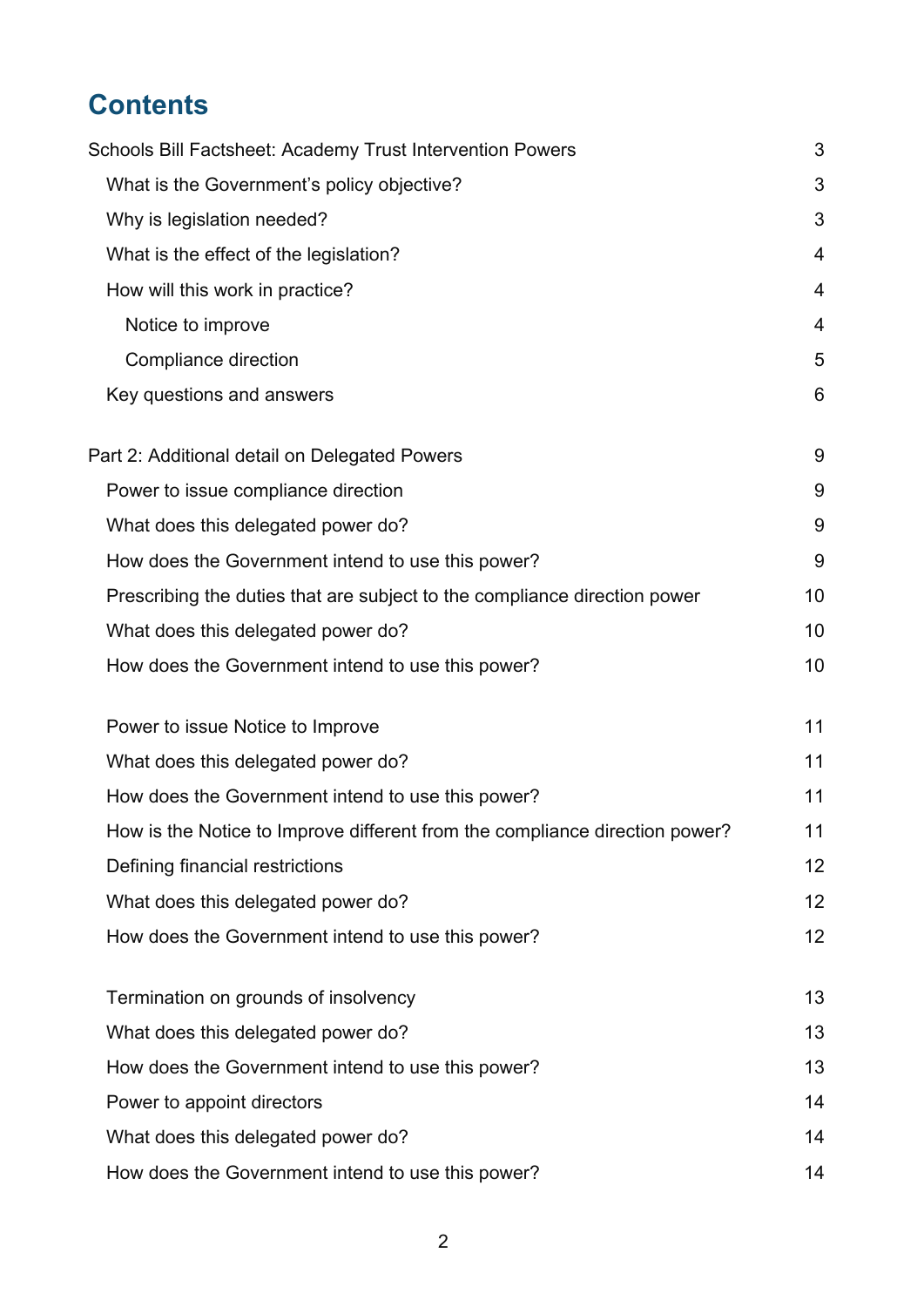## <span id="page-2-0"></span>**Schools Bill Factsheet: Academy Trust Intervention Powers**

These measures will strengthen the Secretary of State's ability to intervene in underperforming academy trusts, including new powers aimed at addressing failures of governance and management in trusts.

## <span id="page-2-1"></span>**What is the government's policy objective?**

As set out in the Schools White Paper, the government is committed to building the capacity of high-quality trusts across the school system. This requires the development of a strong and effective system of oversight so that instances of failure can be rapidly addressed. The new intervention framework will allow for intervention both in relation to a trust's management of its individual academies and where weaknesses are identified at academy trust level, directly contributing to the government's plans to move towards a fully multi-academy trust (MAT) based system.

## <span id="page-2-2"></span>**Why is legislation needed?**

The intervention framework for trusts has not kept pace with developments in the academy sector. The current intervention framework facilitates intervention mainly where failures occur at an individual academy, rather than addressing issue at trust level. It relies on a limited menu of powers, mostly contractual, which are ultimately limited to the termination of funding agreements. These limitations mean intervention activity can be slow or ineffective, and that it can be difficult to remedy specific breaches of requirements which may not, in themselves, justify termination action. This risks the provision of education and the efficient use of public funds and has the potential to undermine confidence in the sector.

The new intervention powers will extend the ways in which we can tackle failings, including through an approach which supports improvement at trust level. This will provide a range of options so that the Secretary of State can act proportionately and quickly to secure improvement without necessarily having to transfer the school to a different academy trust.

The new intervention powers will also override existing provisions in funding agreements which vary depending on when the academy agreement was entered into. The new statutory powers will ensure that intervention can be taken consistently across the sector providing greater clarity and certainty to schools, parents and academy trusts.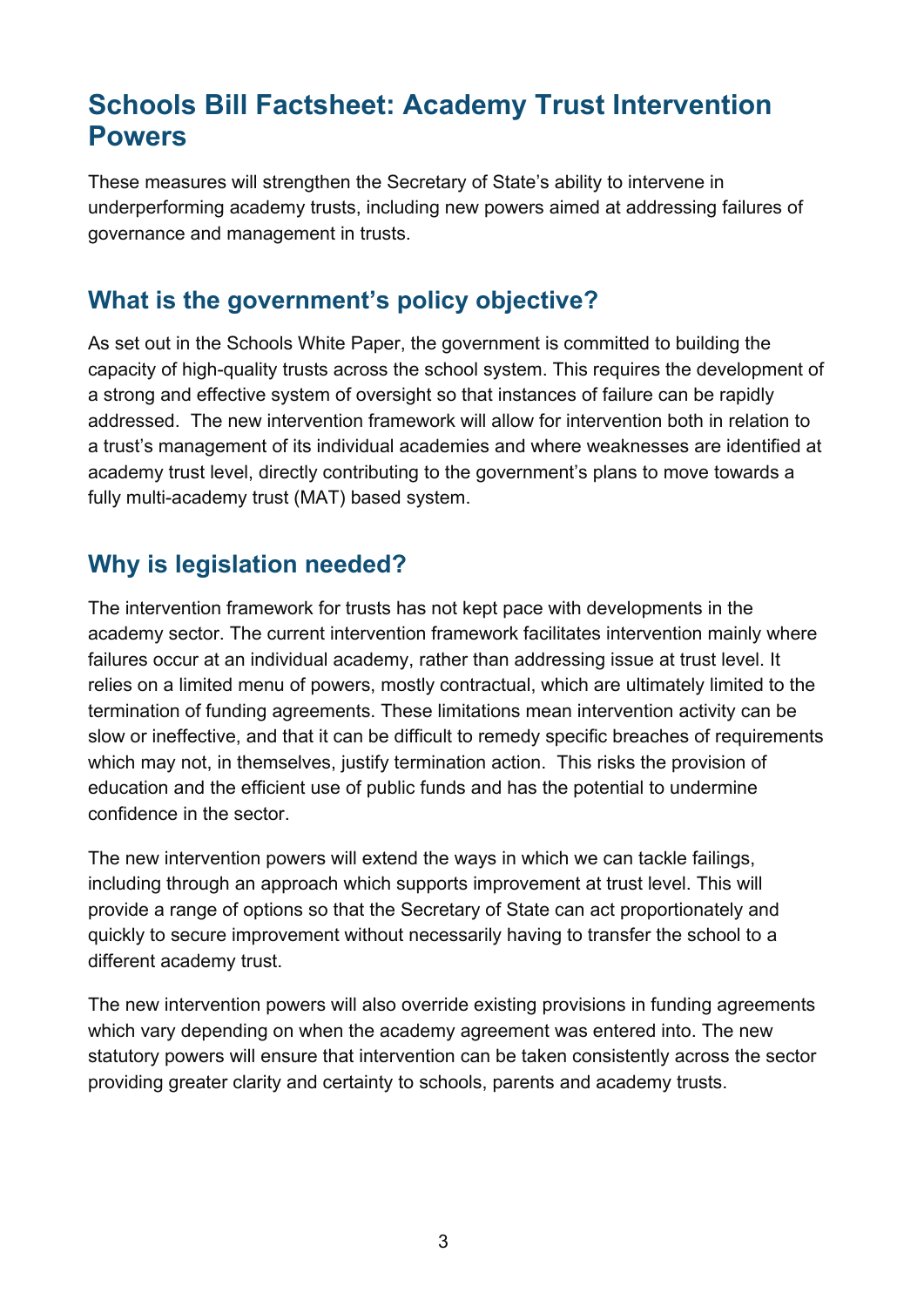## <span id="page-3-0"></span>**What is the effect of the legislation?**

The new trust-level intervention powers will facilitate more proportionate, transparent and effective engagement with underperforming single and multi-academy trusts. These powers will focus on addressing weaknesses in governance and management, for which trusts are accountable. In particular, these powers will be the enforcement mechanism for the new Academy Trust Standards that are being introduced as part of the Bill.

The measures will provide a menu of powers that can be used more flexibly, providing statutory mechanisms for driving rapid improvements, allowing for trusts to be improved rather than transferring their schools to another trust .

In summary, the legislation will introduce the following:

- 1. A power to issue a Notice to Improve and impose financial restrictions on academy trusts
- 2. A power to issue a compliance Direction
- 3. A power to direct the appointment of trustees and to replace existing trustees with an Interim Trust Board
- 4. Statutory powers to terminate funding agreements

As highlighted in the Schools White Paper, the government has not always been able to intervene adequately in the small number of trusts that have fallen short of the standards it expects all trusts to meet. These intervention measures will help to address this in the future.

Termination powers currently in individual funding agreements will be incorporated into legislation so the powers can be applied consistently across the academy sector.

#### <span id="page-3-1"></span>**How will this work in practice?**

The government proposes to introduce new trust-level intervention powers to facilitate more proportionate, transparent and effective engagement with single and multiacademy trusts. The new framework will work as follows.

#### <span id="page-3-2"></span>**Notice to improve**

Where weaknesses in the management or governance of an academy trust or its academies are identified, or where there has been a failure to comply with legal obligations imposed on academy trusts under legislation or the funding agreement, the department may issue the trust with a Notice to Improve, setting a time-fame by which those weaknesses must be addressed. A Notice to Improve will impose certain financial restrictions on the trust whilst the notice remains in place.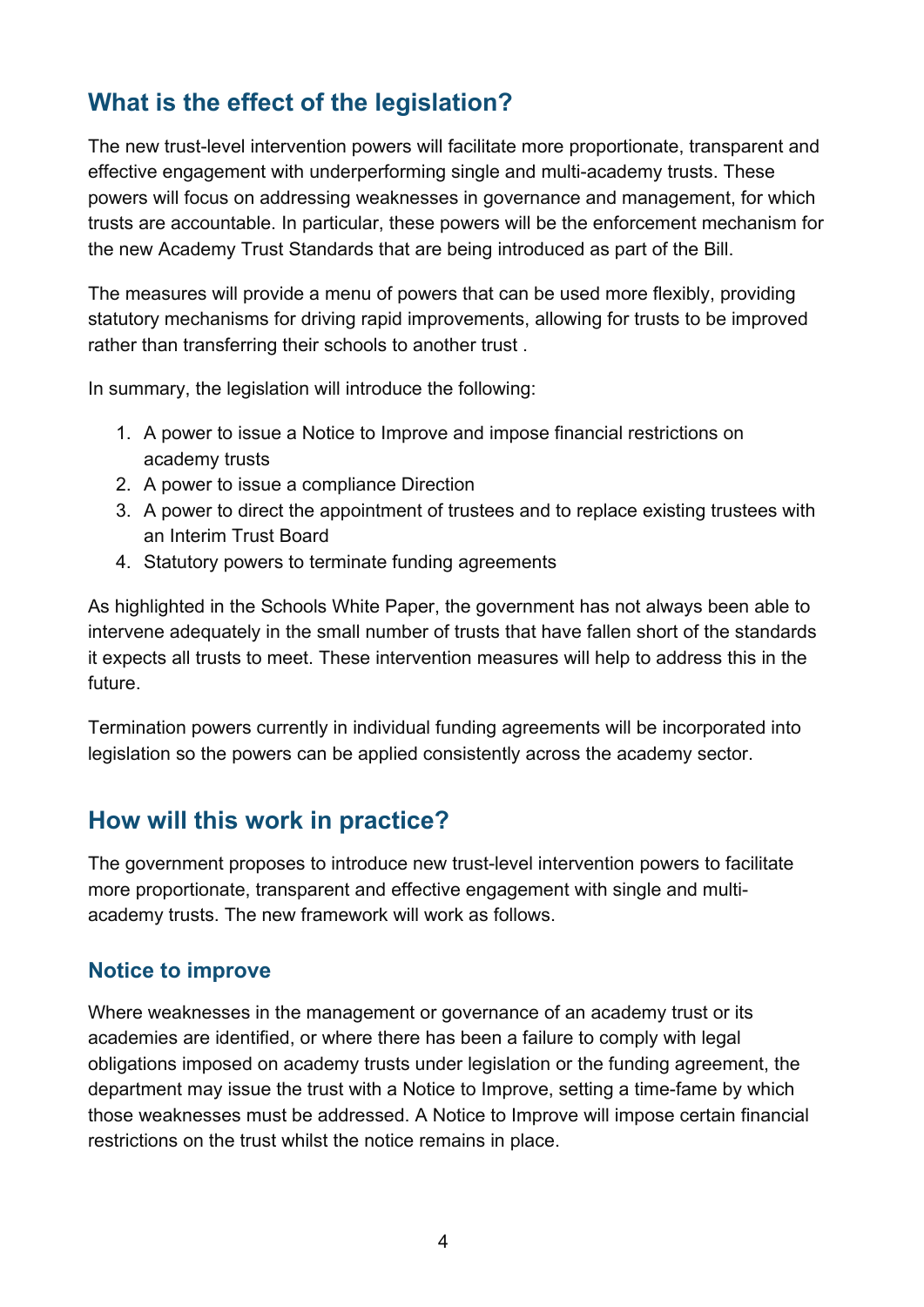For example, it may become apparent that an academy trust has failed to properly assess and address the risk of a recent high turnover of staff, leading to a temporary shortage of teaching staff. This is likely to amount to a breach of the requirement in the new academy trust standards to have a robust system of risk management. In deciding whether to issue a Notice to Improve, the department would be likely to want to take into account the educational performance of the trust and its strategic governance arrangements to assess its ability to manage the temporary staff shortages. If a Notice to Improve were to be issued, it would identify the weaknesses and set a deadline for the trust to address those weaknesses.

#### <span id="page-4-0"></span>**Compliance direction**

Where a failure to properly discharge a specific duty is identified, the department may issue a direction, specifying the action which the trust must take or refrain from taking in order to ensure compliance with that specific duty. The following are examples of the circumstances in which a direction might be issued.

- 1. If the academy trust's attendance polices did not conform to the requirements of the new attendance duties being introduced under this Bill, the Secretary of State would issue a direction requiring the academy trust to update its policies in line with that legal requirement.
- 2. A parent of a pupil at an academy could be concerned about the outcome of a complaint to an academy trust and the case is referred to the Secretary of State to consider. It appears that the academy trust has complied with the legal requirement to have a complaints policy in place and to follow that complaints policy when considering the parent's complaint. The Secretary might nevertheless be concerned that the academy trust had reached an irrational conclusion in deciding the complaint. The Secretary of State could then consider issuing a direction for an unreasonable exercise of a statutory function and require the academy trust to remedy the irrational element of the decision.

In both of these instances, if the issues are resolved, no further intervention action will take place. If the identified issues are not resolved, or if there is non-compliance with the restrictions in the Notice to Improve or the Direction, the department will consider taking further intervention action.

In the case of non-compliance with a Direction, the department may choose to issue a Termination Notice which could result in the trust's funding agreements being terminated and the academies transferring to a different academy trust.

In the case of a failure to comply with a Notice to Improve, the department may:

- appoint an interim trust board to take over the running of the academy trust, or
- direct the appointment of additional trustees, or
- issue a Termination Notice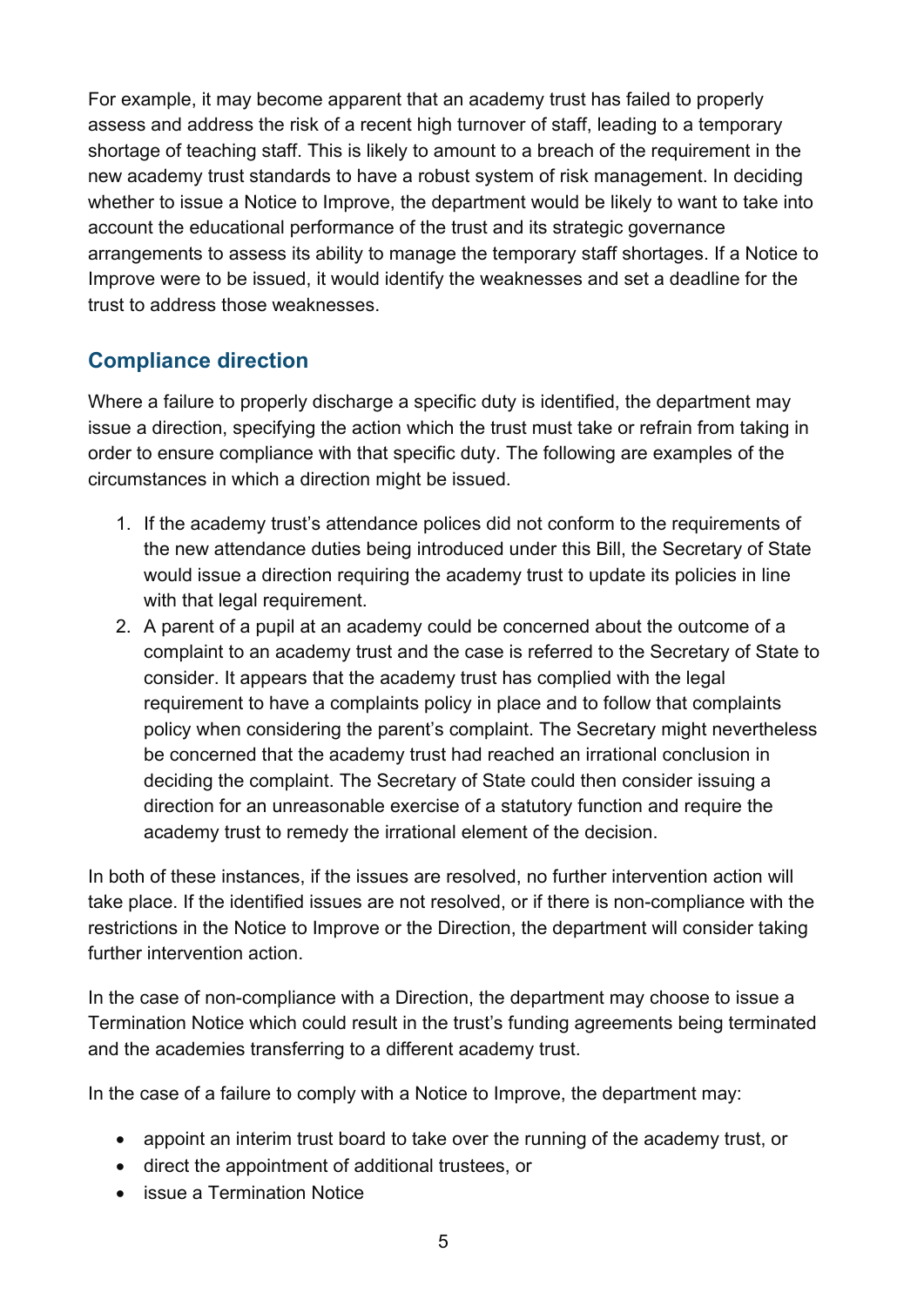The department may also use these powers if the safety of staff or pupils at one or more of the trust's academies is threatened or if there has been a serious breakdown in the trust's governance or in the management of its academies.

The department's existing powers to intervene at individual academy level will remain largely unchanged, save for the fact that the powers will now be set out in statute rather than in individual academy funding agreements.

#### <span id="page-5-0"></span>**Key questions and answers**

#### **Why are these powers needed?**

The intervention framework for trusts has not kept pace with developments in the academy sector. Powers to intervene have mainly applied at individual academy level and not at trust level and the system currently relies on structural change – moving academies from one trust to another.

These powers will change that, enabling the government to tackle failings wherever they are identified, including at trust level, and extending the range of ways in which we can do so.

#### **Is this an acknowledgement that the department doesn't have the power to prevent mismanagement in trusts?**

The government already takes action wherever an academy is judged 'Inadequate' by Ofsted, or where financial mismanagement and/or governance failure is identified. The government also takes swift action where there are safeguarding concerns and the safety of staff or pupils is threatened.

The government currently has a range of powers where there is evidence to suggest individuals are unsuitable to manage schools. We have used these powers against several individuals to date and have strengthened our internal processes so that we can better identify and investigate alleged misconduct.

These new powers are designed to ensure that as more schools become part of multiacademy trusts, the government can provided targeted, proportionate intervention at trust level.

#### **Does this mean that more academies will end up in the scope of intervention measures?**

The vast majority of trusts are well managed and are meeting their obligations. The proposed intervention measures would not create new burdens for these high performing academy trusts. The use of these intervention measures where required will help drive up standards and strengthen the entire school system.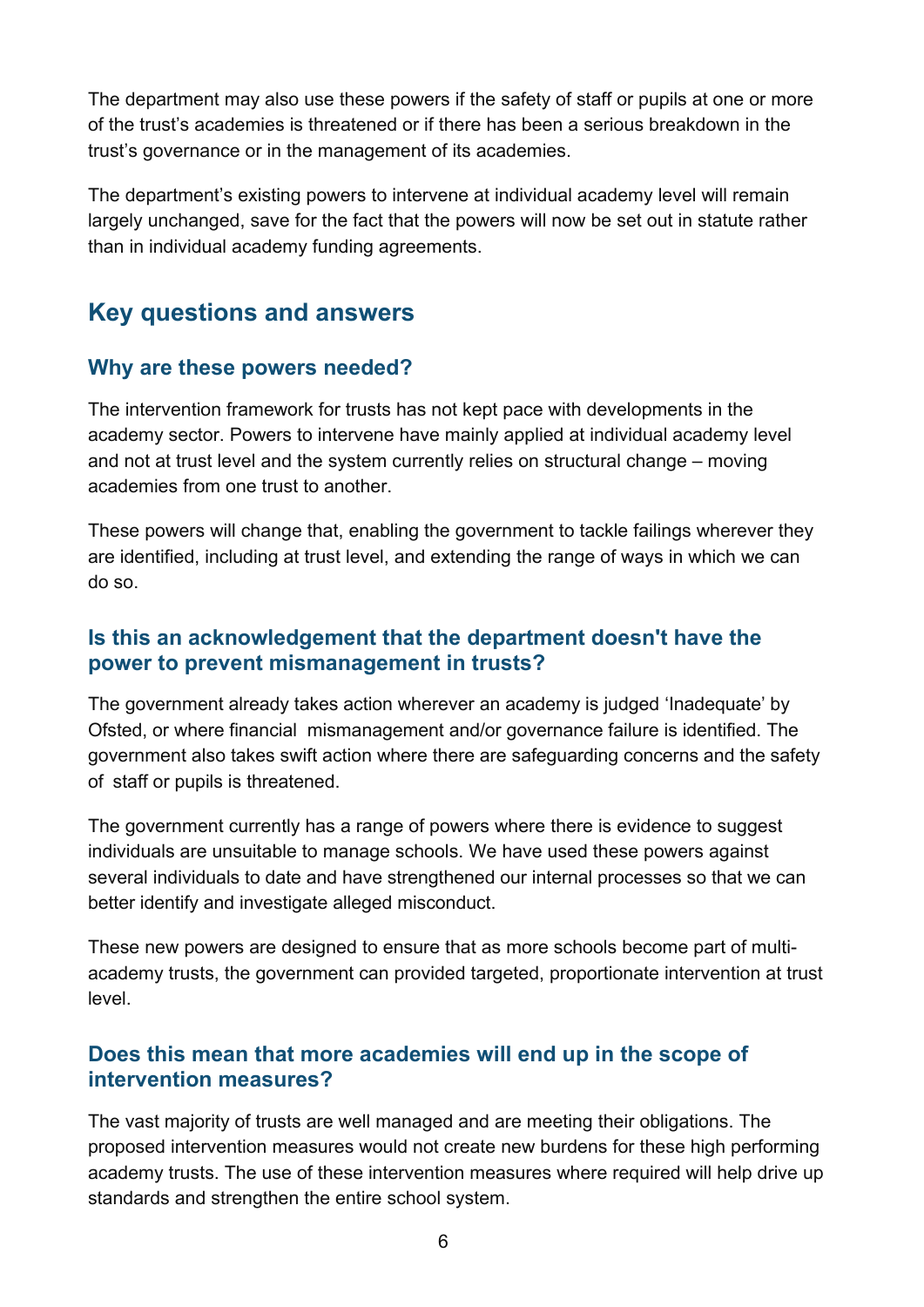It is important that the Secretary of State is able to act quickly, proportionately and decisively where necessary to secure improvement, rather than leaving underperformance unchallenged. These measures are about putting in place a strengthened regulatory framework as we move towards a fully trust-based system.

#### **When will these measures come into force?**

The government expects these measures to come into force in September 2023, alongside the Academy Trust Standards measures.

#### **How will the Power to issue a Notice to Improve work?**

The Secretary of State will have the power to issue a Notice to Improve if he is satisfied that there are significant weaknesses in the management or governance of an academy trust and/or if the academy trust is in breach of its legal obligations under statute or the funding agreement. This power already exists in academy funding agreements in relation to the enforcement of the provisions in the Academies Trust Handbook. However, the proposed new power will allow the department to consider a broader range of factors when assessing whether intervention is required. The power to issue a Notice to Improve will be the key mechanism for enforcing the new Academy Standards Regulations. The Notice will identify the relevant weaknesses/breaches and set a timeframe for improvement but it will not dictate how the academy trust is required to address the weaknesses/breaches.

#### **How will the Direction Power work?**

In circumstances where an academy trust has failed to comply with certain legal obligations or has or is proposing to act in a way in relation to those obligations which is unreasonable, the direction power can be used to set out what the trust must do in order to rectify that failure.

Academy trusts will be under a legal requirement to comply with a direction from the Secretary of State under this power. Failure to comply with the direction would likely result in a mandatory order or a Termination Warning Notice.

#### **How will the Interim Trust Board work?**

The intention is for the Secretary of State to serve a notice on the academy trust notifying it that the board will be constituted as an Interim Trust Board (ITB) from the date specified in the notice.

The existing trustees will automatically cease to hold their posts as trustees on the date specified in the notice and the ITB trustees will automatically become trustees of the academy trust from the same date.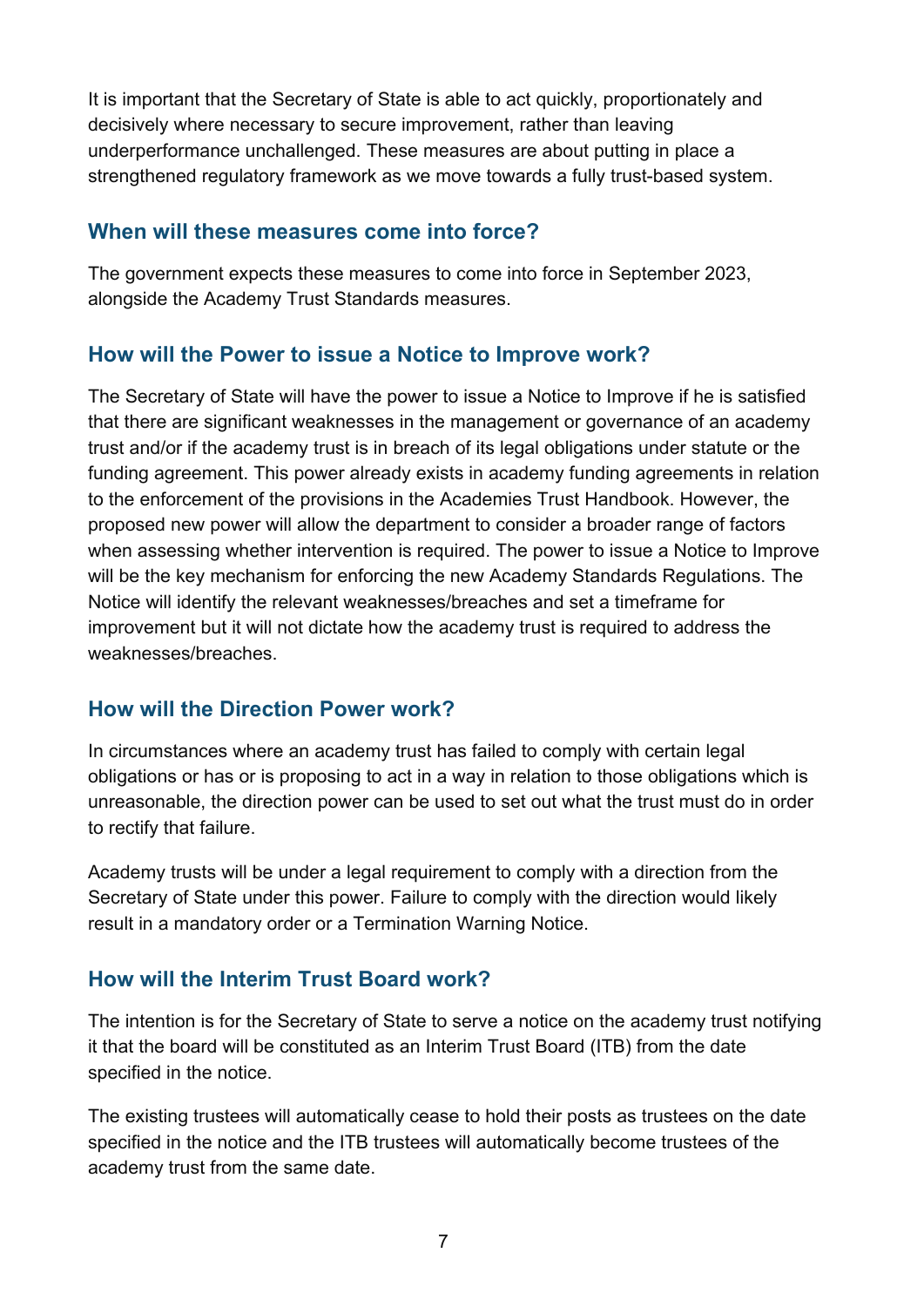The ITB trustees will have the same powers and duties as ordinary trustees of academy trusts. The members' powers of appointment, removal and direction will be removed whilst the ITB is in place.

#### **Why are termination powers being moved into legislation?**

Existing powers to terminate funding agreements are currently set out in individual funding agreements which can vary depending on when the funding agreement was entered into. Incorporating the powers into legislation will mean that the Secretary of State can exercise these powers on a consistent basis in relation to all academies, providing greater legal certainty to both the department and the academy sector.

New termination powers are also required as a means of enforcing the new intervention powers and to reflect the key role multi-academy trusts now play in the education sector.

The effect of termination can be to enable an academy, or all the academies in a trust, to be transferred to another trust or trusts; or, exceptionally, to close an academy or academies.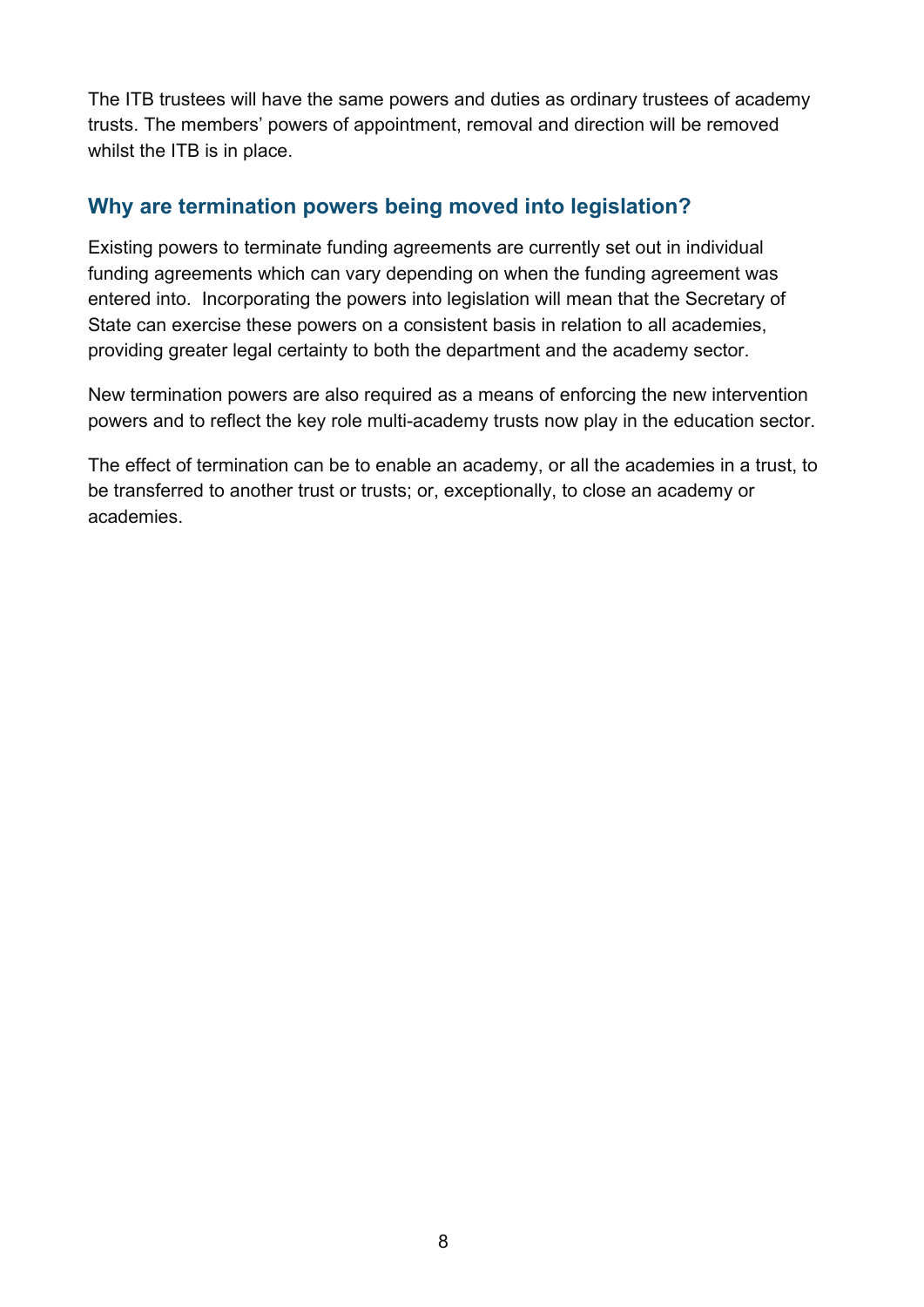## <span id="page-8-0"></span>**Part 2: Additional detail on Delegated Powers**

## <span id="page-8-1"></span>**Power to issue compliance direction**

## <span id="page-8-2"></span>**What does this delegated power do?**

This power will enable the Secretary of State to issue directions to academy proprietors requiring them either to take specific actions, or not take specific actions to ensure compliance with certain statutory duties and the requirements of their funding agreements. The statutory duties which will be subject to the power will be set out in secondary legislation made by the Secretary of State (explained below).

#### <span id="page-8-3"></span>**How does the government intend to use this power?**

The department intends to use this power to address specific breaches of legal requirements or to prevent unreasonable performance of those duties. It is likely to be used where there are otherwise no significant underlying concerns about the academy trust.

In circumstances where an academy trust has breached or is likely to breach a relevant duty or has or is proposing to act in a way in relation to that duty which is unreasonable, the direction power can be used to set out what the trust must do in order to ensure that it meets that duty in a reasonable way.

Academy trusts will be legally required to comply with a direction from the Secretary of State under this power. Failure to comply with the direction would likely result in a Termination Notice being issued or formal legal action to enforce compliance.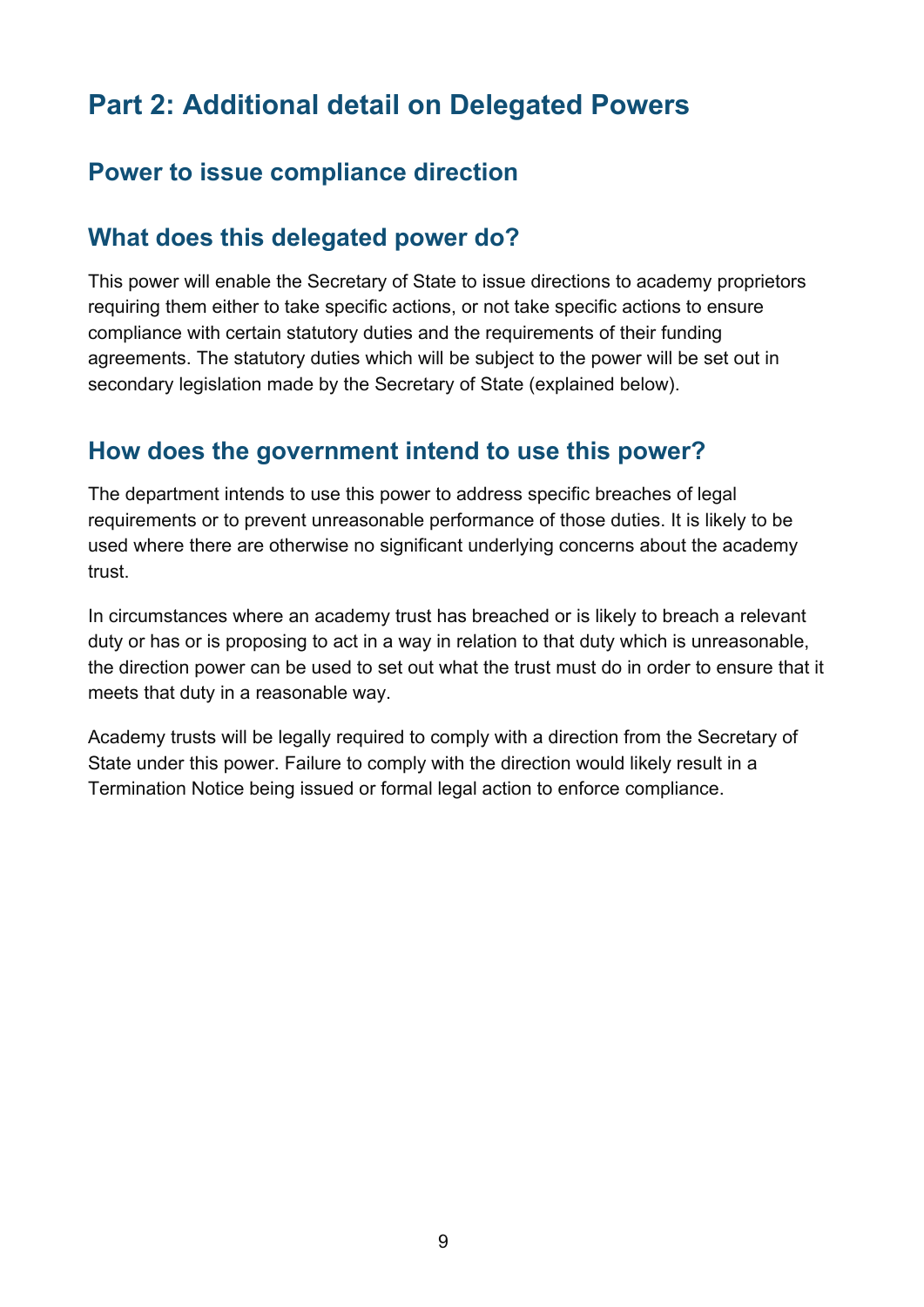## <span id="page-9-0"></span>**Prescribing the duties that are subject to the compliance direction power**

## <span id="page-9-1"></span>**What does this delegated power do?**

This delegated power will be used to set out a list of duties via regulations. If these duties are not met, a compliance direction may be issued. The power to issue a direction is explained above.

## <span id="page-9-2"></span>**How does the government intend to use this power?**

The government will make regulations setting out which duties can be enforced by means of the compliance direction power. These dutieswill include the duties set out in the academy trust standards regulations, and a number of other duties already applying to academies under education law and children's law. The department does not intend to extend this power to duties which are not directly related to academy trusts' functions as providers of education. For example, duties under company law and health and safety law will not generally be brought within the scope of the direction-making power. As further duties are placed on academy trusts in future, these regulations may bring them within the scope of the direction-making power.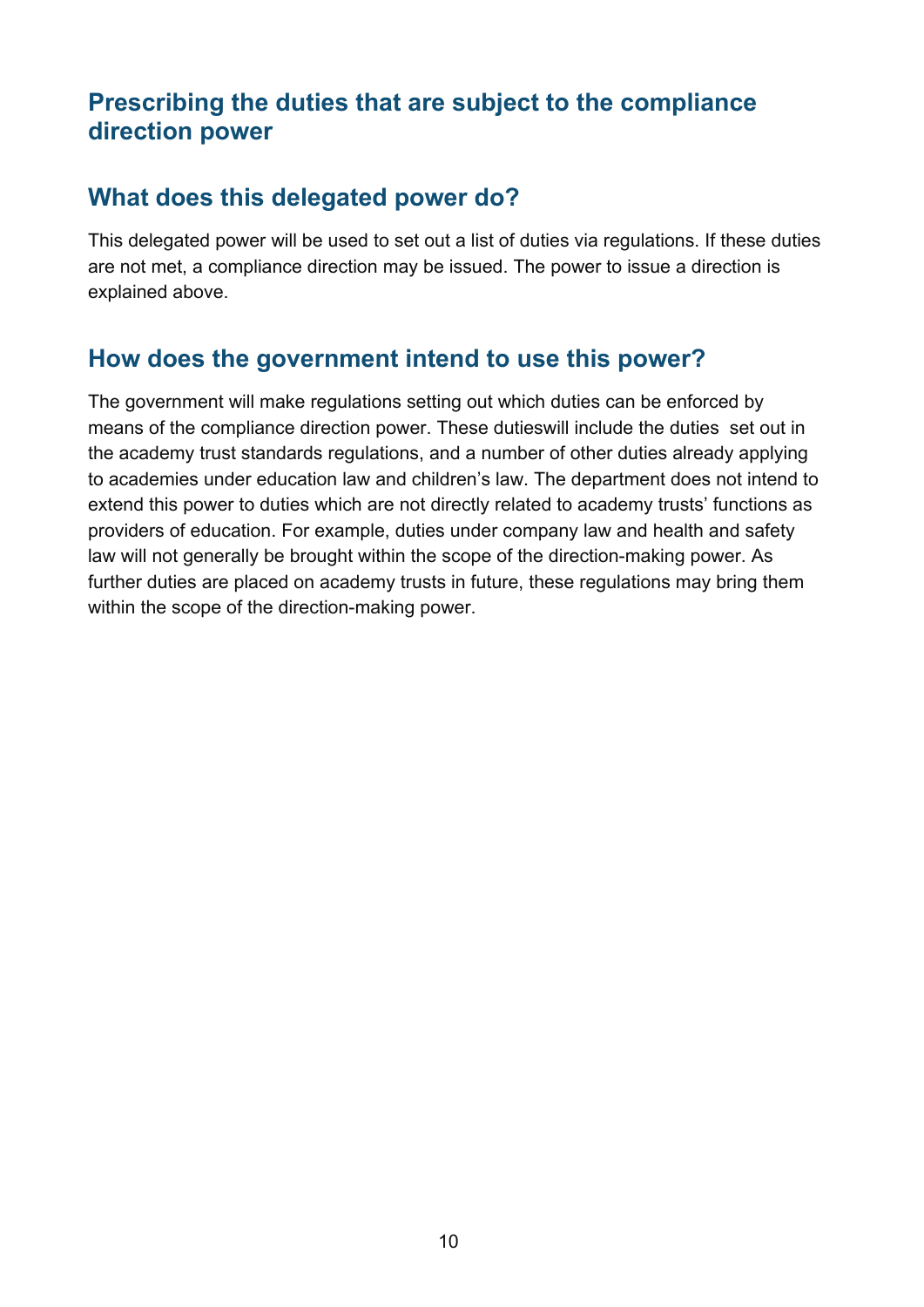## <span id="page-10-0"></span>**Power to issue Notice to Improve**

## <span id="page-10-1"></span>**What does this delegated power do?**

This power will enable the Secretary of State to issue a Notice to Improve where there are significant weaknesses in an academy trust's governance or in the management of its academies or where the academy trust has breached a statutory duty or a requirement of its funding agreement.

## <span id="page-10-2"></span>**How does the government intend to use this power?**

The Secretary of State will have the power to issue a Notice to Improve if they are satisfied that there are significant weaknesses in the management or governance of an academy trust and/or if the academy trust is in breach of its legal obligations under statute or the funding agreement. This power already exists in academy funding agreements in relation to the enforcement of the provisions in the Academies Trust Handbook. However, the proposed new power will allow the government to consider a broader range of factors when assessing whether intervention is required.

The power to issue a Notice to Improve will be the key mechanism for enforcing the new Academy Standards Regulations. The Notice will identify the relevant weaknesses/breaches and set a timeframe for improvement, but it will not dictate how the academy trusts is required to address the weaknesses/breaches.

The government intends to use this power to address underlying weaknesses in an academy trust.

## <span id="page-10-3"></span>**How is the Notice to Improve different from the compliance direction power?**

The Notice to Improve power is intended for use where there are significant weaknesses in the management or governance of an academy trust, or its academies, or where the trust is failing to comply with its legal obligations. It is intended for those cases where there is a need for longer-term improvements. By way of contrast, the compliance direction power is likely to be used where it is clear that compliance with the direction will resolve the issue swiftly, or where urgent action is required, for example due to safeguarding reasons.

In some instances, a Notice to Improve may be issued following a direction in order to address any underlying weaknesses which led to the breach of duty.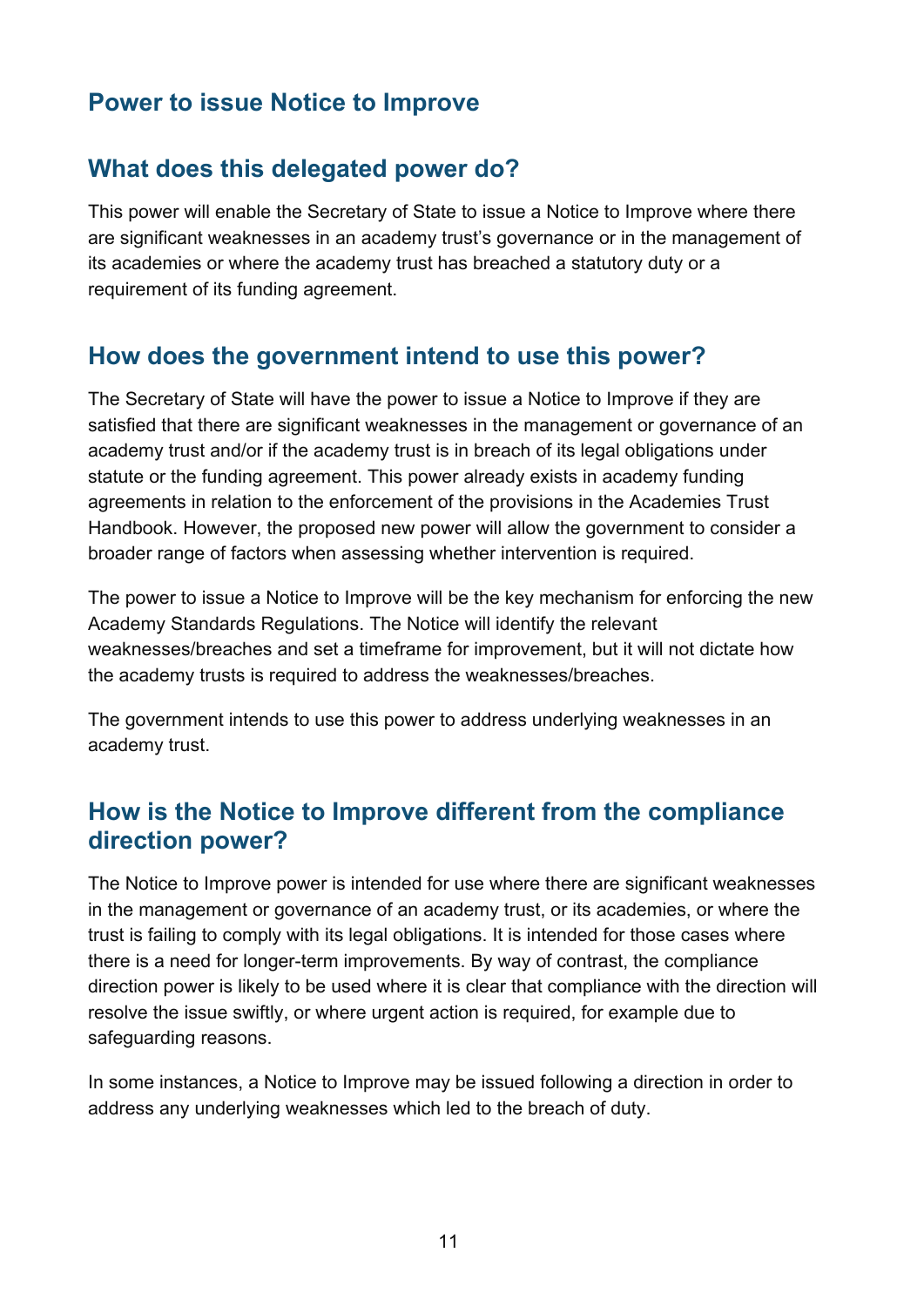## <span id="page-11-0"></span>**Defining financial restrictions**

## <span id="page-11-1"></span>**What does this delegated power do?**

Under the existing contractual regime, when a Notice to Improve is issued, there are certain financial decisions for which the academy trust must obtain the Secretary of State's consent. As provisions are moved from contractual arrangements to legislation, this power will enable the Secretary of State to specify in secondary legislation (regulations) which restrictions will automatically apply whilst a Notice to Improve is in place. The Bill also allows the Secretary of State to impose further restrictions on caseby-case basis.

#### <span id="page-11-2"></span>**How does the government intend to use this power?**

The requirements will replicate the existing provisions under the current contractual regime which are moving onto a statutory footing. The Academy Trust Handbook lists the financial decisions which currently require the Secretary of State's consent when the academy trust is under a Notice to Improve. These financial restrictions will be included in the regulations. It is envisaged that other restrictions will be added to a Notice to Improve on a case-by-case basis to deal with issues which are specific to the case in question. For example, the Secretary of State may require the prior approval of transactions with a particular individual or organisation where there are concerns about a conflict of interest.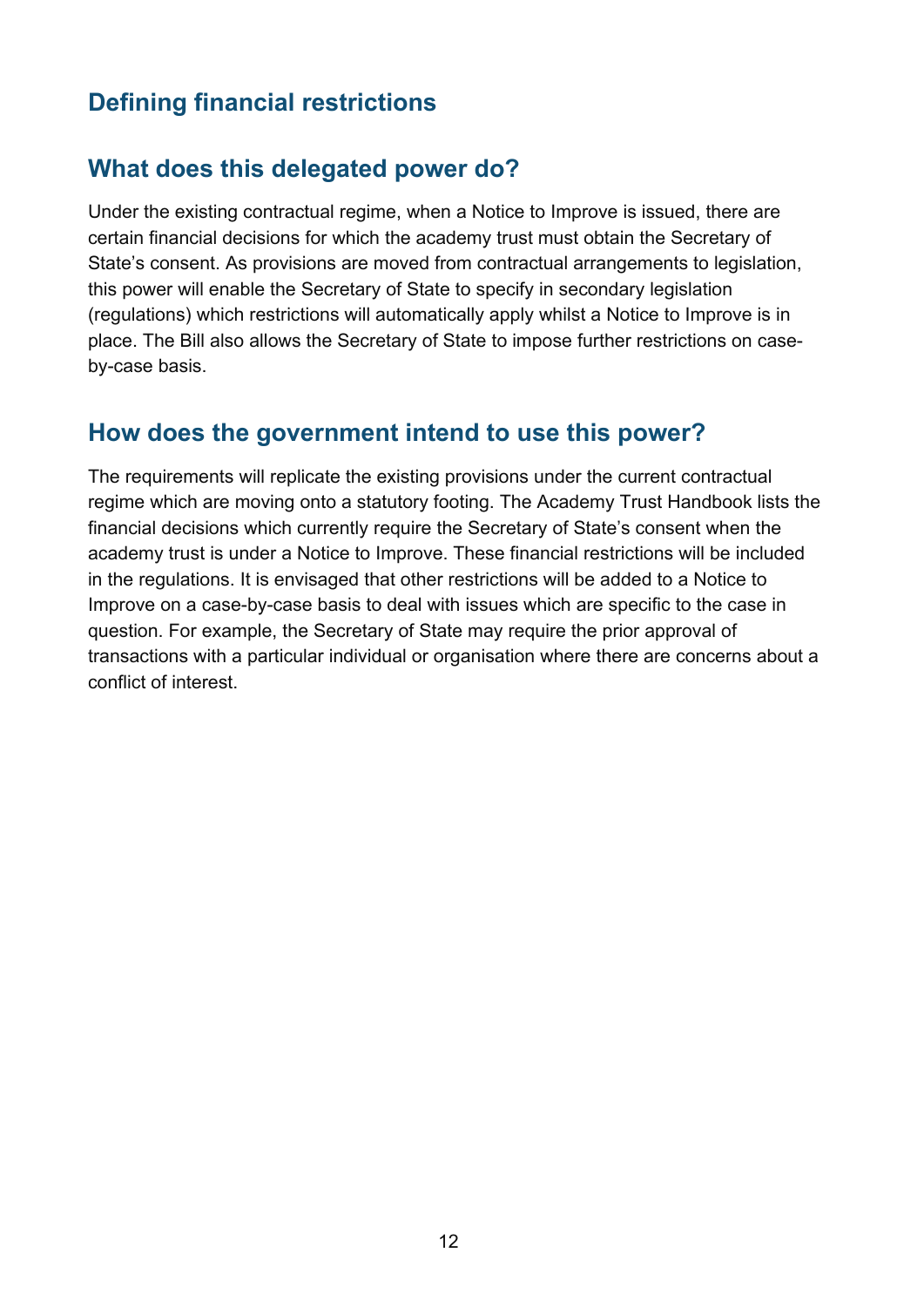## <span id="page-12-0"></span>**Termination on grounds of insolvency**

#### <span id="page-12-1"></span>**What does this delegated power do?**

Under the current contractual regime, an academy trust may seek to terminate the funding agreement if it is of the opinion that running the academy in question would cause the academy trust to become insolvent. The Bill incorporates this termination power in legislation but not the process as it is currently set out in funding agreements. This is because the process is fairly lengthy and technical, and it wasn't therefore considered appropriate to include it in the primary legislation. The power enables the Secretary of State to make secondary legislation (regulations) to set out the process for termination of a funding agreement on the ground of insolvency.

#### <span id="page-12-2"></span>**How does the government intend to use this power?**

The government will use this power to set out the process as it currently applies in funding agreements. This includes the appointment of experts and the opportunity to make representations as to the solvency of the academy trust. Placing the process in secondary legislation enables it to be updated to keep pace with changes it i as the department and the academy sector become more familiar with its use. The government will engage with the academy sector when making any changes to the process in the regulations.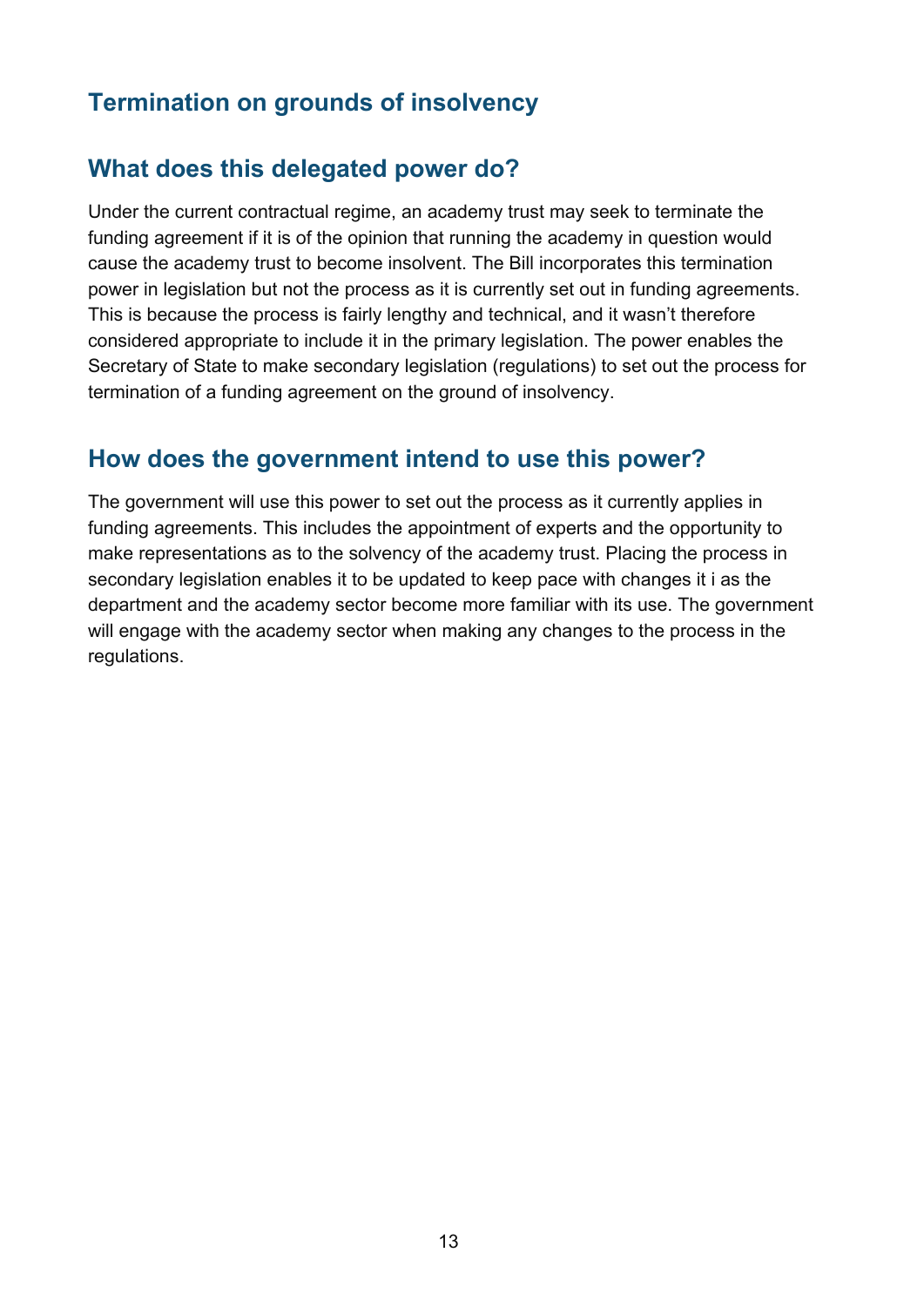## <span id="page-13-0"></span>**Power to appoint directors**

#### <span id="page-13-1"></span>**What does this delegated power do?**

This power will enable the Secretary of State to appoint additional trustees/directors to an academy trust board. The Secretary of State can either appoint additional trustees/directors to an existing board, or appoint an Interim Trust Board (ITB) whereby new trustees will replace all the existing trustees.

#### <span id="page-13-2"></span>**How does the government intend to use this power?**

#### **Interim Trust Boards (ITB)**

The power to appoint an ITB will be triggered if an academy trust has failed to address the weaknesses identified in the Notice to Improve, if there has been serious breakdown in governance or management or if the safety of the staff or pupils is threatened.

The Secretary of State will serve a notice on the academy trust notifying it that the board will be constituted as an ITB from the date specified in the notice. The existing trustees will automatically cease to hold their posts as trustees on the date specified in the notice and the ITB trustees will automatically become trustees of the academy trust from the same date.

The ITB trustees will have the same powers and duties as ordinary trustees of academy trusts. The academy trust's members' powers of appointment, removal and direction will be suspended whilst the ITB is in place. The Bill permits ITB trustees to be remunerated, regardless of anything in law or the academy trust's articles of association which prohibits such remuneration. The Secretary of State will be responsible for agreeing and meeting the costs of the remuneration

#### **Appointing additional Trustees/Directors**

As with the ITB, the power to appoint additional trustees/directors will be triggered if an academy trust has failed to address the weaknesses identified in the Notice to Improve, if there has been serious breakdown in governance or management or if the safety of the staff or pupils is threatened.

This power may be used to direct the academy trust to use its best endeavours to appoint trustees with relevant skills and experience, where the Secretary of State has identified a gap in the board's expertise. This power will also permit the Secretary of State to direct the appointment of a specific individual or individuals. Where the Secretary of State directs the appointment of a specific individual, the Bill permits that individual to be remunerated, regardless of anything in law or the academy trust's articles of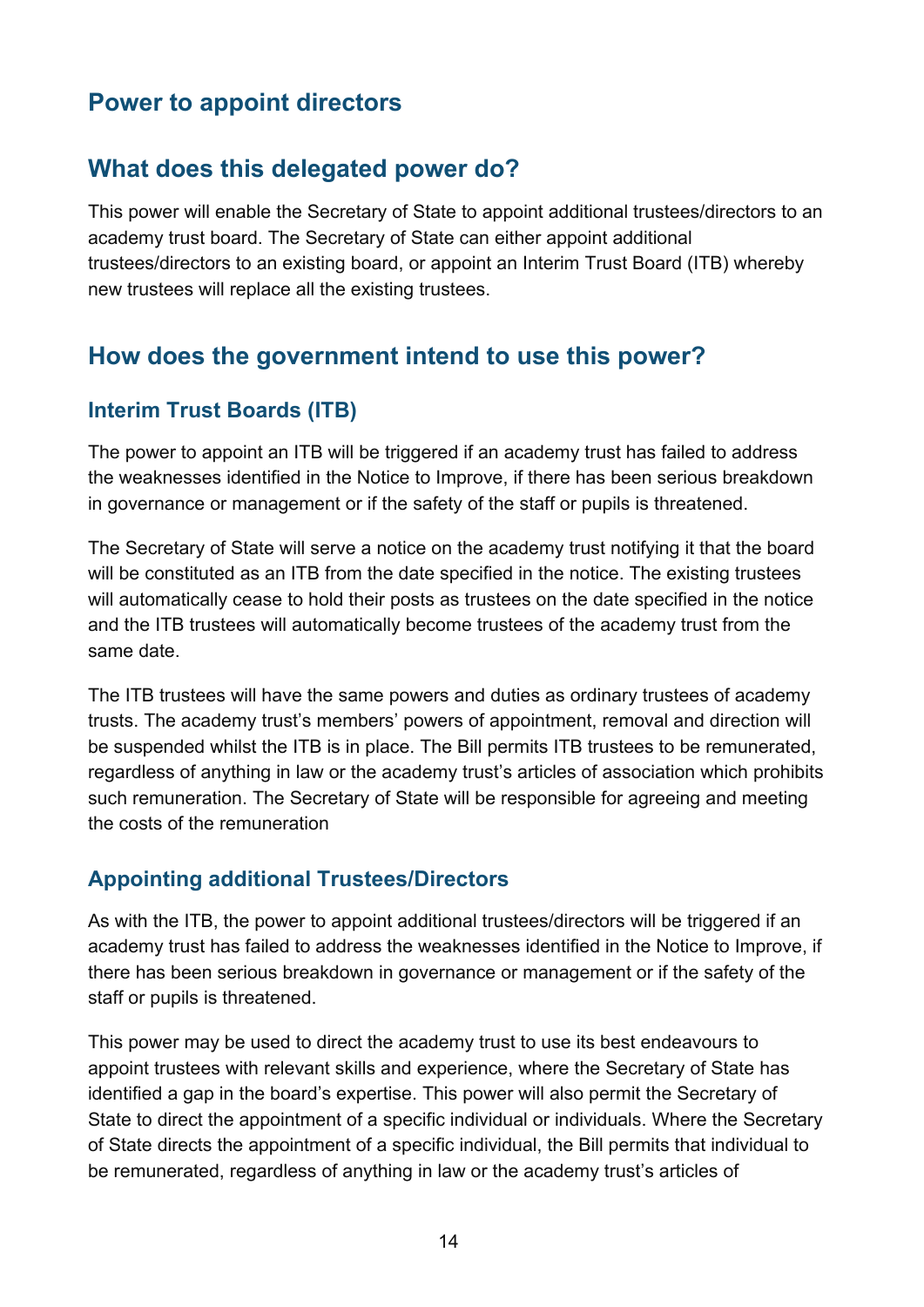association which prohibits such remuneration. The Secretary of State will be responsible for agreeing and meeting the costs of the remuneration.